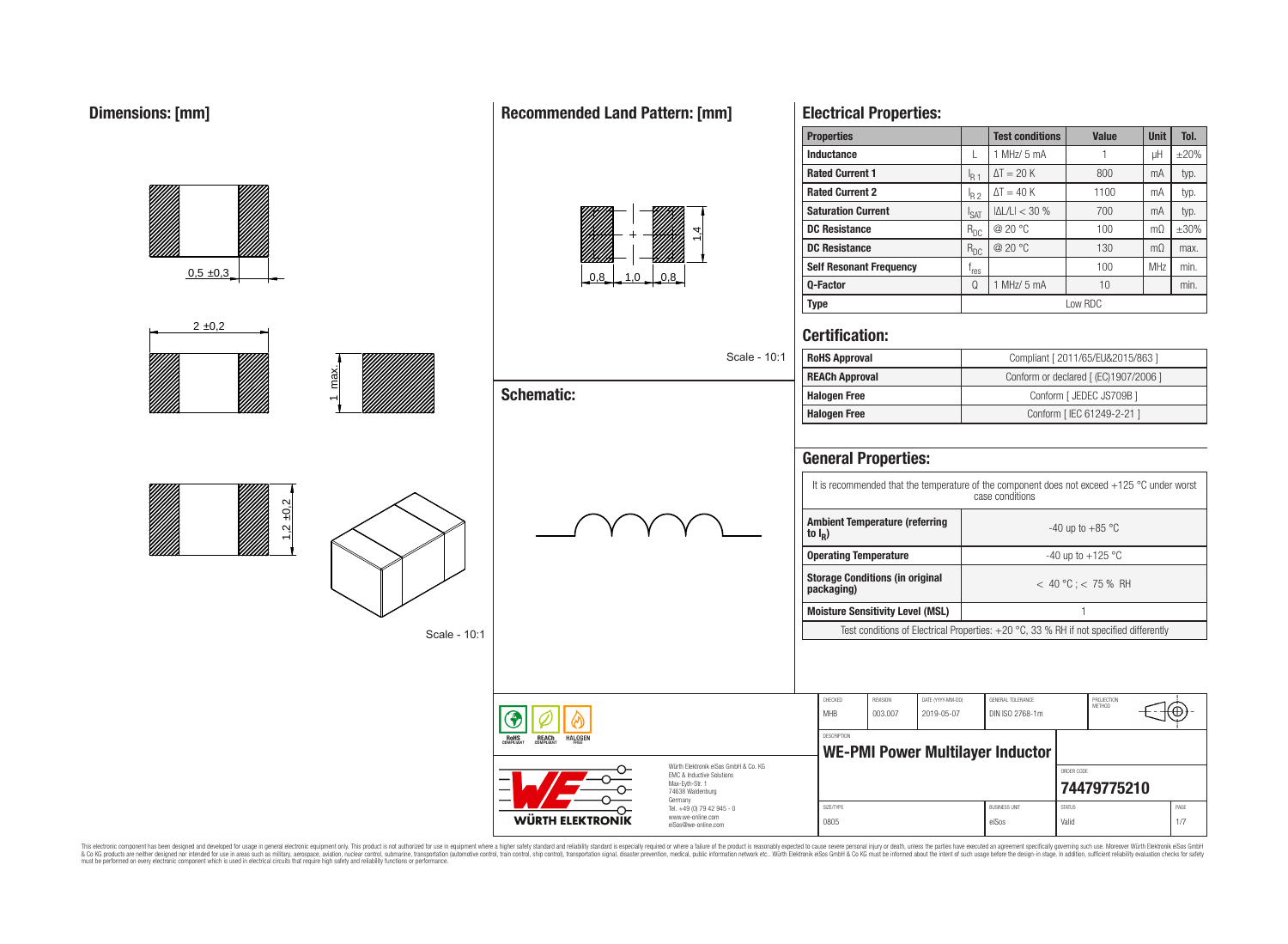

This electronic component has been designed and developed for usage in general electronic equipment only. This product is not authorized for subserved requipment where a higher selection equipment where a higher selection

# **Typical Inductance vs. Current Characteristics:**

**Typical Temperature Rise vs. Current Characteristics:**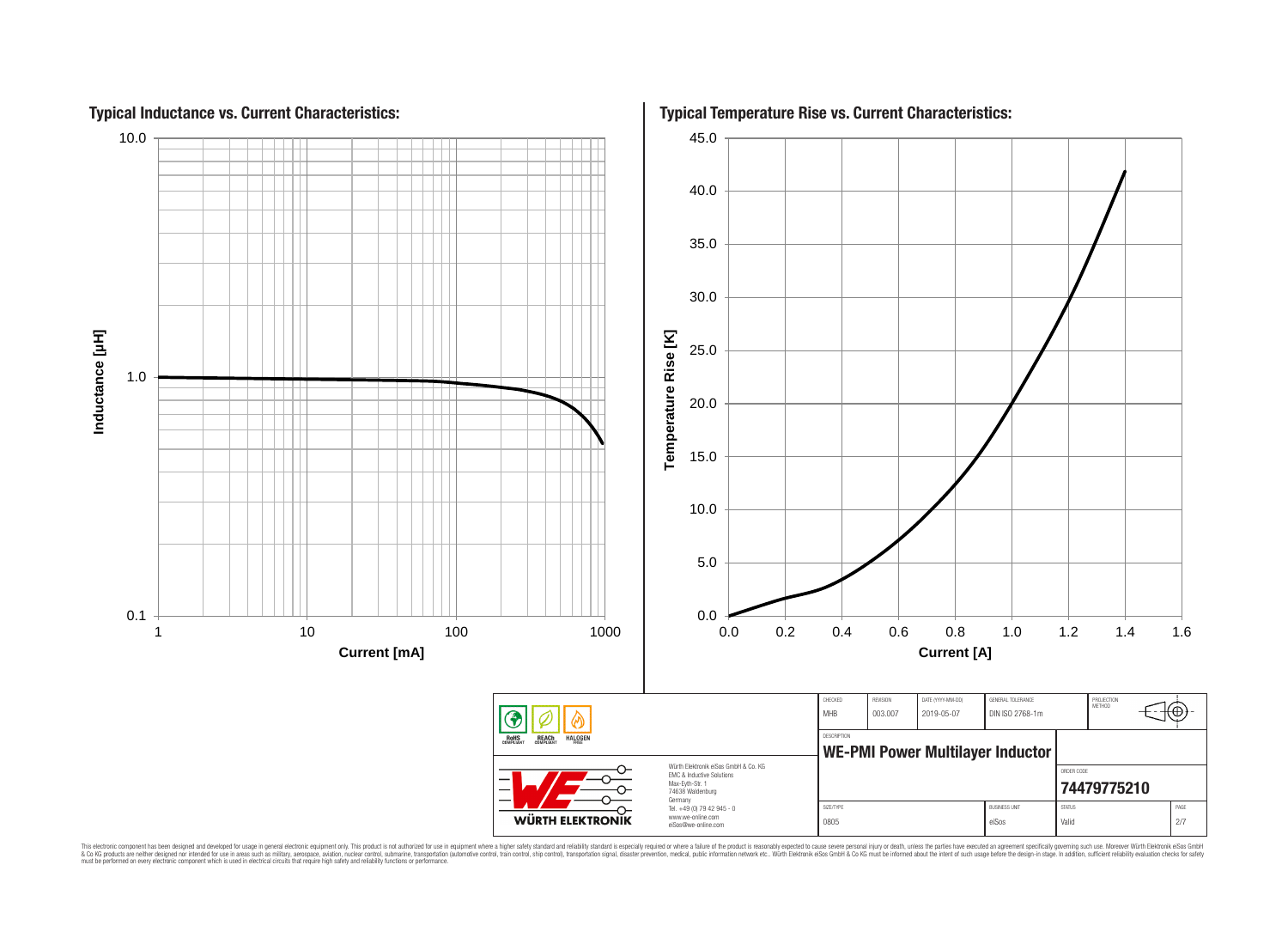

This electronic component has been designed and developed for usage in general electronic equipment only. This product is not authorized for subserved requipment where a higher selection equipment where a higher selection

## **Typical Inductance vs. Frequency Characteristics:**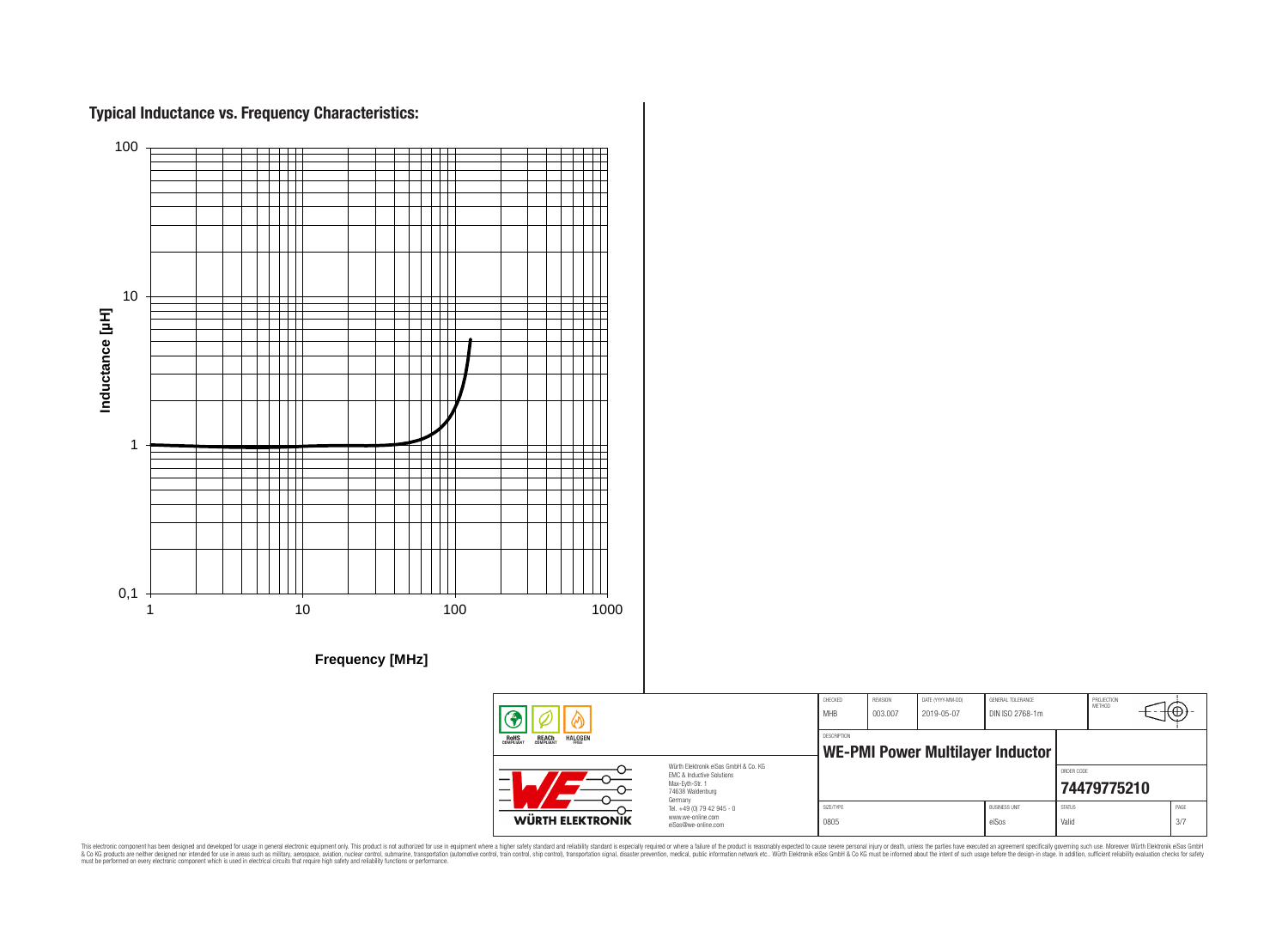## **Packaging Specification - Tape and Reel: [mm]**



This electronic component has been designed and developed for usage in general electronic equipment only. This product is not authorized for use in equipment where a higher safely standard and reliability standard si espec & Ook product a label and the membed of the seasuch as marked and as which such a membed and the such assume that income in the seasuch and the simulation and the such assume that include to the such a membed and the such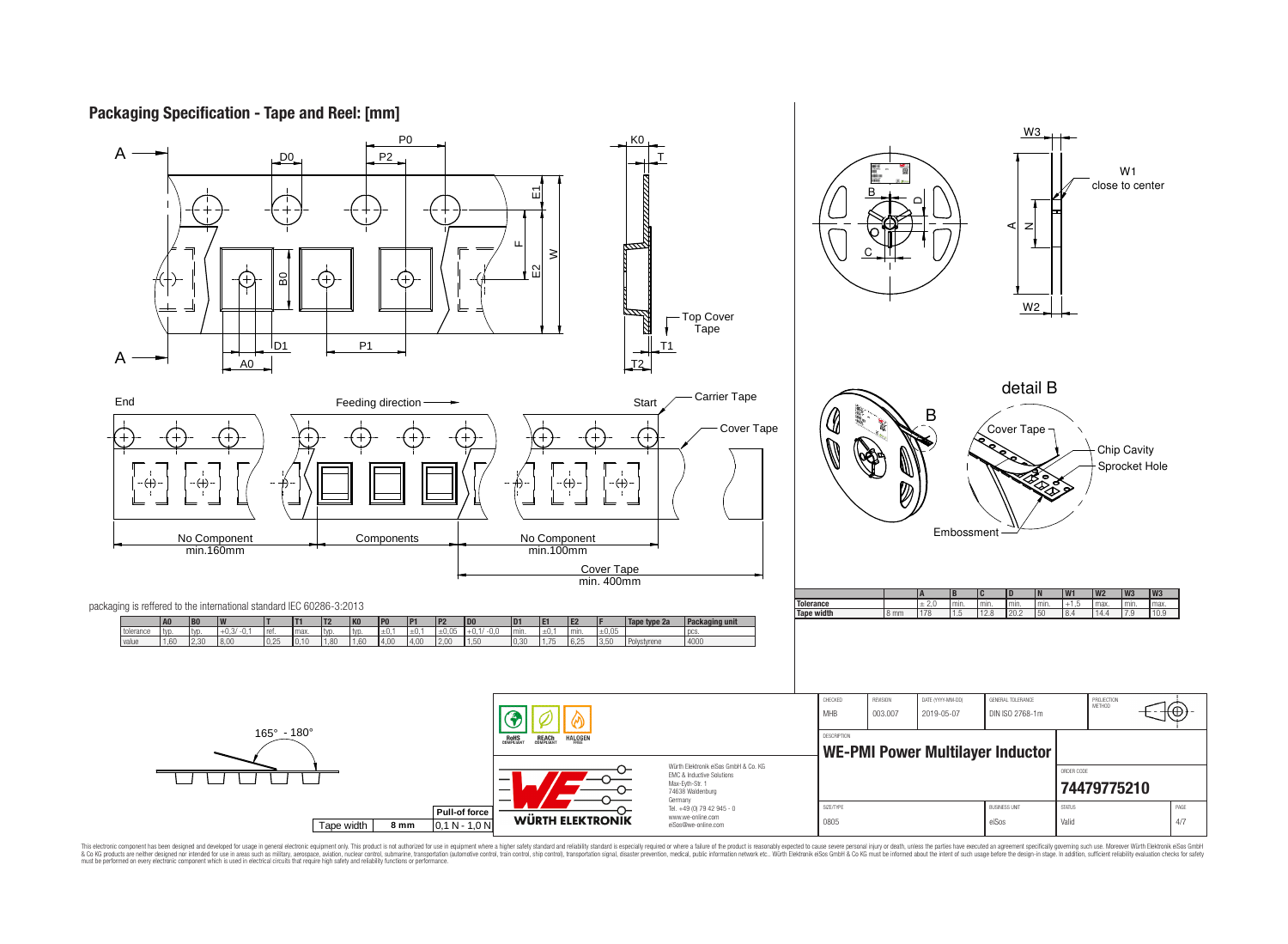# **Classification Reflow Profile for SMT components:**



# **Classification Reflow Soldering Profile:**

| <b>Profile Feature</b>                              |                    | <b>Value</b>      |
|-----------------------------------------------------|--------------------|-------------------|
| <b>Preheat Temperature Min</b>                      | $\mathsf{I}$ s min | 150 °C            |
| <b>Preheat Temperature Max</b>                      | s max              | 200 °C            |
| Preheat Time $t_s$ from $T_{s,min}$ to $T_{s,max}$  | ι <sub>s</sub>     | 60 - 120 seconds  |
| Ramp-up Rate $(T_1$ to $T_p$ )                      |                    | 3 °C/ second max. |
| <b>Liquidous Temperature</b>                        | h.                 | 217 °C            |
| Time t <sub>1</sub> maintained above T <sub>1</sub> | Ţ.                 | 60 - 150 seconds  |
| Peak package body temperature                       | ı,                 | see table below   |
| Time within 5°C of actual peak temperaure           | $t_{p}$            | $20 - 30$ seconds |
| Ramp-down Rate $(T_1$ to $T_p)$                     |                    | 6 °C/ second max. |
| Time 25°C to peak temperature                       |                    | 8 minutes max.    |

refer to IPC/ JEDEC J-STD-020E

# **Package Classification Reflow Temperature:**

| <b>Properties</b>                                                    | Volume mm <sup>3</sup><br>$<$ 350 | Volume mm <sup>3</sup><br>350-2000 | Volume mm <sup>3</sup><br>>2000 |
|----------------------------------------------------------------------|-----------------------------------|------------------------------------|---------------------------------|
| PB-Free Assembly   Package Thickness < 1.6 mm                        | 260 °C                            | 260 °C                             | 260 °C                          |
| <b>PB-Free Assembly   Package Thickness 1.6 mm - 2.5 mm   260 °C</b> |                                   | 250 °C                             | 245 °C                          |
| PB-Free Assembly   Package Thickness $\geq 2.5$ mm                   | 250 °C                            | 245 °C                             | 245 °C                          |

refer to IPC/ JEDEC J-STD-020E



This electronic component has been designed and developed for usage in general electronic equipment only. This product is not authorized for subserved requipment where a higher selection equipment where a higher selection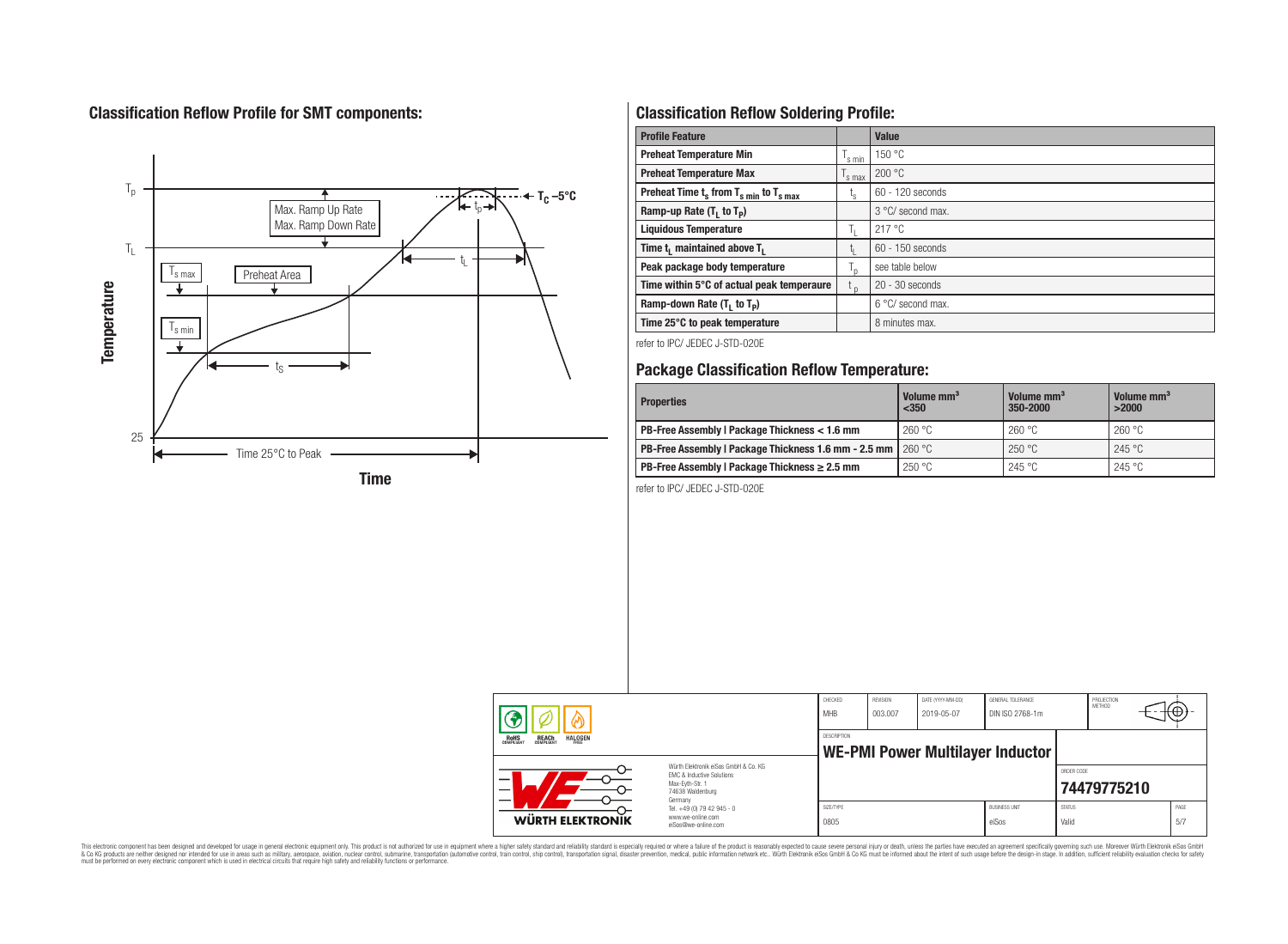# **Cautions and Warnings:**

## **The following conditions apply to all goods within the product series of WE-PMI of Würth Elektronik eiSos GmbH & Co. KG:**

#### **General:**

- This electronic component is designed and manufactured for use in general electronic equipment.
- Würth Elektronik must be asked for written approval (following the PPAP procedure) before incorporating the components into any equipment in fields such as military, aerospace, aviation, nuclear control, submarine, transportation (automotive control, train control, ship control), transportation signal, disaster prevention, medical, public information network etc. where higher safety and reliability are especially required and/or if there is the possibility of direct damage or human injury.
- Electronic components that will be used in safety-critical or high-reliability applications, should be pre-evaluated by the customer.
- The component is designed and manufactured to be were used within the datasheet specified values. If the usage and operation conditions specified in the datasheet are not met, the wire insulation may be damaged or dissolved.
- Do not drop or impact the components, as the core may flake apart.
- Würth Elektronik products are qualified according to international standards, which are listed in each product reliability report. Würth Elektronik does not warrant any customer qualified product characteristics beyond Würth Elektroniks' specifications, for its validity and sustainability over time.
- The responsibility for the applicability of the customer specific products and use in a particular customer design is always within the authority of the customer. All technical specifications for standard products also apply to customer specific products.

## **Product specific:**

## **Soldering:**

- The solder profile must comply with the Würth Elektronik technical soldering specification. All other profiles will void the warranty.
- All other soldering methods are at the customers' own risk.
- Strong forces which may affect the coplanarity of the components' electrical connection with the PCB (i.e. pins), can damage the part, resulting in avoid of the warranty.

#### **Cleaning and Washing:**

- Washing agents used during the production to clean the customer application might damage or change the characteristics of the wire insulation, marking or plating. Washing agents may have a negative effect on the long-term functionality of the product.
- Using a brush during the cleaning process may break the wire due to its small diameter. Therefore, we do not recommend using a brush during the PCB cleaning process.

#### **Potting:**

• If the product is potted in the customer application, the potting material might shrink or expand during and after hardening. Shrinking could lead to an incomplete seal, allowing contaminants into the core. Expansion could damage the core or wire contacts. We recommend a manual inspection after potting to avoid these effects.

#### **Storage Conditions:**

- A storage of Würth Elektronik products for longer than 12 months is not recommended. Within other effects, the terminals may suffer degradation, resulting in bad solderability. Therefore, all products shall be used within the period of 12 months based on the day of shipment.
- Do not expose the components to direct sunlight.
- The storage conditions in the original packaging are defined according to DIN EN 61760-2.

#### **Handling:**

- Violation of the technical product specifications such as exceeding the nominal rated current will void the warranty.
- Applying currents with audio-frequency signals may result in audible noise due to the magnetostrictive material properties.

These cautions and warnings comply with the state of the scientific and technical knowledge and are believed to be accurate and reliable. However, no responsibility is assumed for inaccuracies or incompleteness.

| <b>REACH</b><br>COMPLIANT<br><b>HALOGEN</b><br>ROHS<br>COMPLIANT                                                         |                                                                        | CHECKED<br><b>MHB</b> | <b>REVISION</b><br>003.007 | DATE (YYYY-MM-DD)<br>2019-05-07  | GENERAL TOLERANCE<br>DIN ISO 2768-1m |                        | PROJECTION<br><b>METHOD</b> | ι€Ψ         |
|--------------------------------------------------------------------------------------------------------------------------|------------------------------------------------------------------------|-----------------------|----------------------------|----------------------------------|--------------------------------------|------------------------|-----------------------------|-------------|
|                                                                                                                          |                                                                        | <b>DESCRIPTION</b>    |                            | WE-PMI Power Multilayer Inductor |                                      |                        |                             |             |
| Würth Elektronik eiSos GmbH & Co. KG<br>EMC & Inductive Solutions<br>–<br>Max-Evth-Str. 1<br>74638 Waldenburg<br>Germany |                                                                        |                       |                            |                                  |                                      | ORDER CODE             | 74479775210                 |             |
| <b>WÜRTH ELEKTRONĪK</b>                                                                                                  | Tel. +49 (0) 79 42 945 - 0<br>www.we-online.com<br>eiSos@we-online.com | SIZE/TYPE<br>0805     |                            |                                  | <b>BUSINESS UNIT</b><br>eiSos        | <b>STATUS</b><br>Valid |                             | PAGE<br>6/7 |

This electronic component has been designed and developed for usage in general electronic equipment only. This product is not authorized for use in equipment where a higher safety standard and reliability standard si espec & Ook product a label and the membed of the seasuch as marked and as which such a membed and the such assume that income in the seasuch and the simulation and the such assume that include to the such a membed and the such